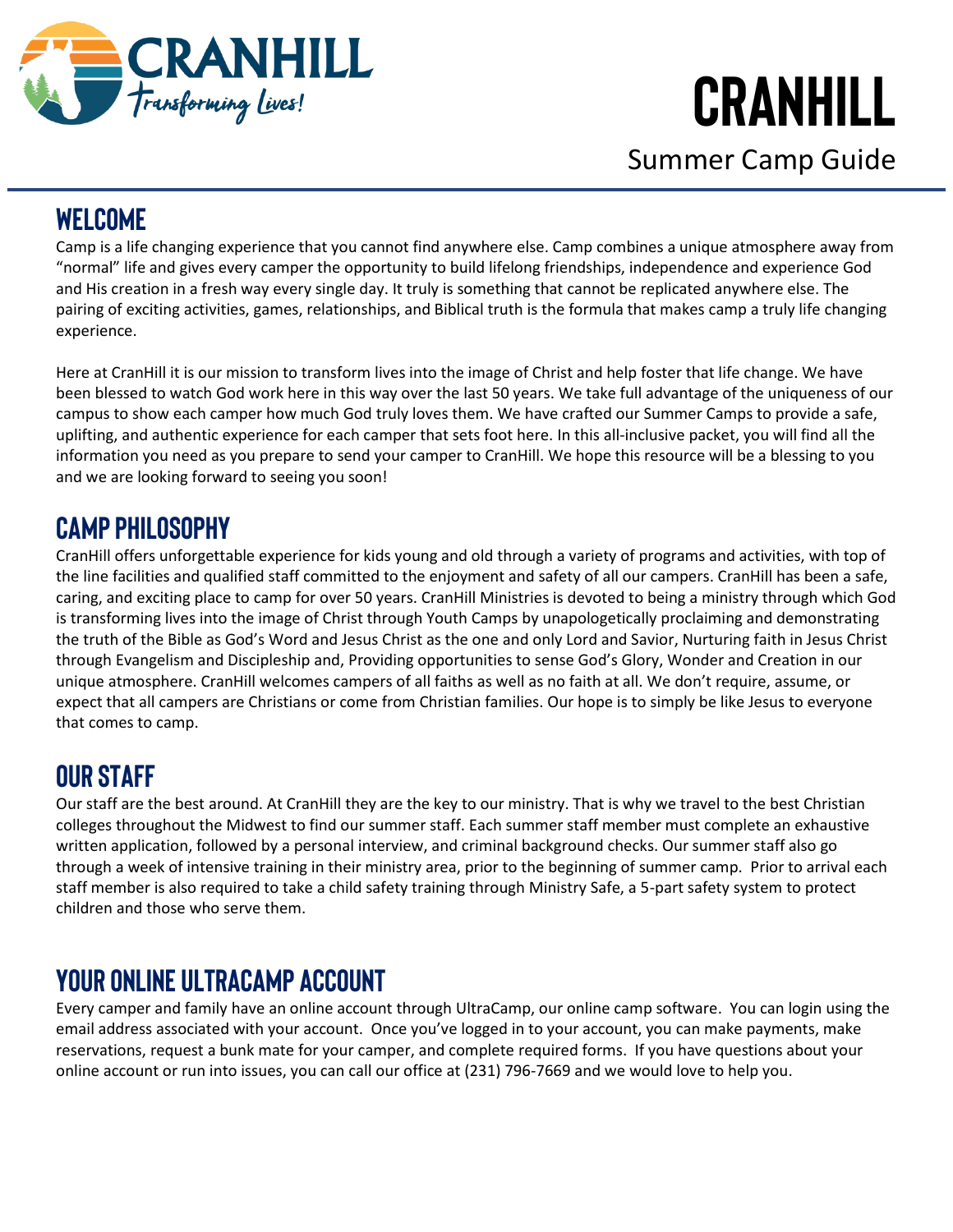

Summer Camp Guide

### **CABIN ASSIGNMENTS**

Campers are assigned to cabins by age and summer program. If your camper would like to have a buddy in the same cabin, please be sure all bunk mates you request are registered for the same program as your child. We will do our very best to pair your child with one specified bunk mate whenever possible. If your camper has more than one bunk mate, we can make no guarantees we can put all of them together especially on full weeks of camp when bunks are limited. However, we will do our best to pair them all together. There is a bunk mate request form that can be filled out upon signing up for camp. To request a bunkmate:

- Please Login-In to your UltraCamp Account
- Select the Camper and Register for a camp session
- Under Additional Information while registering for camp, please fill out the Bunkmate Request (or Group Name) Option.

## **CAMPER COMMUNICATION**

### **Camper Mail & Packages**

During registration, there will be a series of bins labeled with each day of camp for you to leave mail that will be delivered to your camper each day of the week. This is optional for all parents and is a service we will provide free of charge. If you or other friends/family members want to send mail to your camper you can send mail and packages throughout the week as all major package delivery companies (USPS/UPS/FEDEX) service CranHill. Please address any mail as shown below.

### **CranHill Ministries**

Camper Name & Camper's Cabin 14444 17 Mile Road Rodney, MI 49342

All Mail and Packages will be delivered to the campers each day. Campers can also send mail home! If your child desires to write letters home, please send pre-stamped and pre-addressed envelopes with them to camp.

### **Camper Email**

You can also send emails to your camper that we will print and deliver to your camper each day. If you would like to send emails this is a service that you must sign-up for through your UltraCamp account *(a fee is required for this service).* Here is how it works:

- Log in to your "online account"
- Select a camper and week that you would like to email.
- Click "additional options".
- Select "email a camper" and purchase email credits if needed.
- Type a Message and then "Send Message".

**NOTE:** This is a **one-way service** and campers will not be able to respond. Emails are printed daily (except the last day) at 3:00 PM and delivered with the regular mail after dinner. On the last day of camp emails are printed at 11:00 AM and delivered during the lunch hour. Any messages received after this time will be discarded.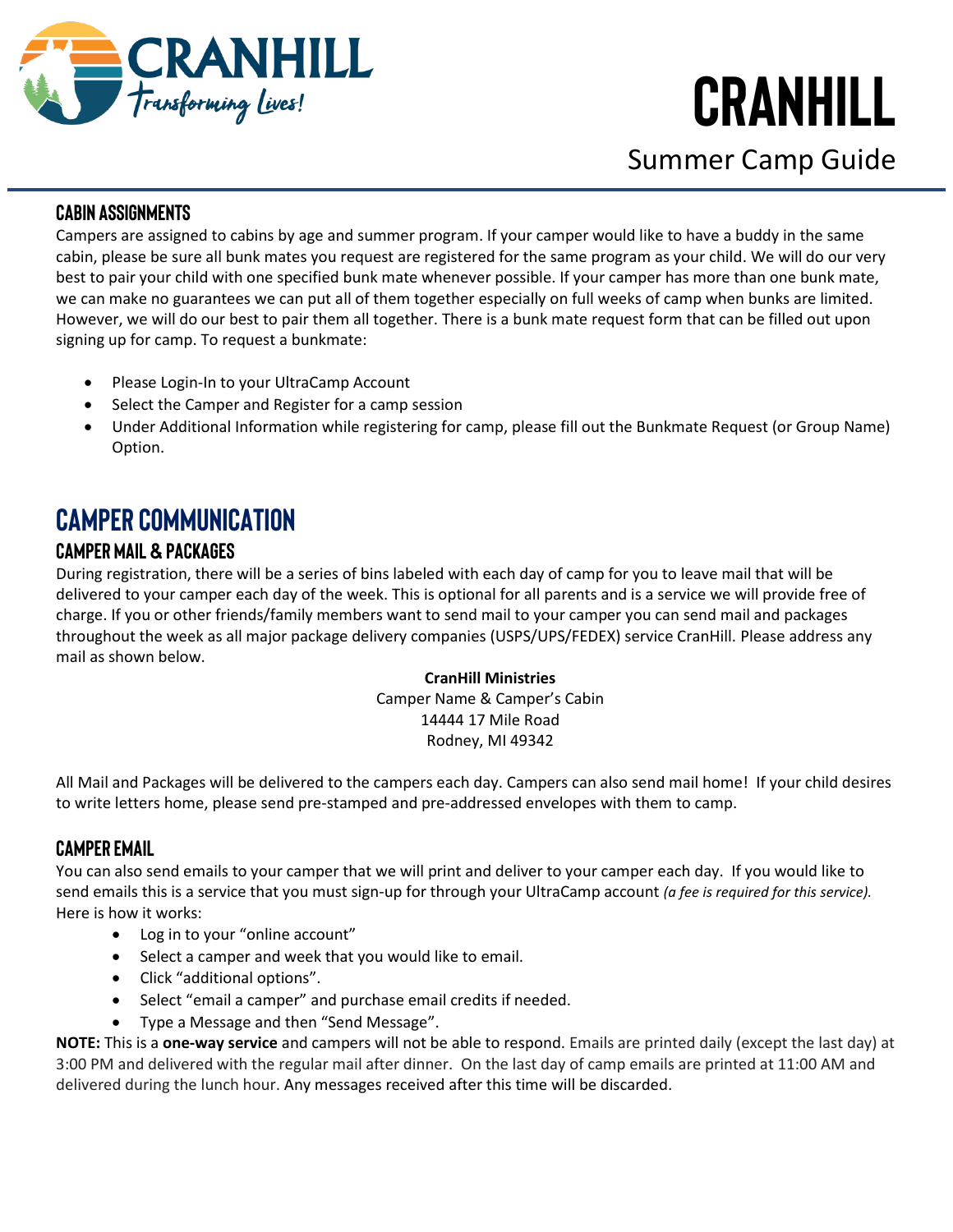

Summer Camp Guide

### **Camper Photos**

CranHill partners with Waldo Photos to offer facial recognition photo delivery. That means you can get all your camper's photos delivered to your phone, and no more late-night photo hunting! This is an optional service with a fee provided to you outside of CranHill's registration process. Here is how it works:

- Text CRANHILL20 to 735-343
- Sign up and send a selfie of your camper

Cost **(through Waldo Photos)**

Overnight: \$11.99 per week Extra Weeks/Camper: +\$8 per week

You can also search for your camper's photos yourself by viewing the free photo gallery at waldophotos.com/galleries and entering the join code: CRANHILL20. In addition to Waldo Photos all pictures captured by our media team will be added to the CranHill Facebook page at the end of the week. Pictures will be in an album bearing the previous weeks dates.

### **Visiting**

**We ask that parents and family refrain from visiting camp during the week**. We strongly encourage you to send letters, emails and packages! Parents are invited to tour the facilities and meet the staff on Opening and Closing Days only. If you need to schedule an early pick up for sports, appointments, or other family matters please contact our office at 231- 796-7669 so we can arrange the details. In order to protect our campers, staff, and campus please call ahead. All unauthorized visitors will be stopped and possibly asked to leave.

### **Phone Calls**

Due to the volume of campers, CranHill doesn't permit campers to make or receive phone calls. However, there may be circumstances where our Leadership Staff or Health Officer may reach out to you to about your camper. To be sure you recognize a call from us our **main office number is 231-796-7669.**

### **Emergencies**

In case of emergency at camp, parents will be notified immediately. But if an emergency arises at home, we ask that parents call the **Camp Office at (231)796-7669** to leave an emergency message and a CranHill Leadership Staff Member will return your call. CranHill staff will gladly assist you and your camper in every situation.

## **PACKING INFORMATION**

We suggest that you **label each item with your camper's name**, and have your camper involved in the packing process so that they know what belongs to them. It is a good idea to send old clothes they recognize as their own, not a lot of new ones they won't remember belonging to them. Leave expensive clothing and valuables at home and try to pack light! **Label each bag with the Camper's Name, and how many bags they have (1 of 3, 2 of 3, 3 of 3, etc.).** Cabin Leaders will do their best to help your camper keep up with their belongings. However, we cannot be responsible for lost items. Please consider this when making decisions of what to pack for camp.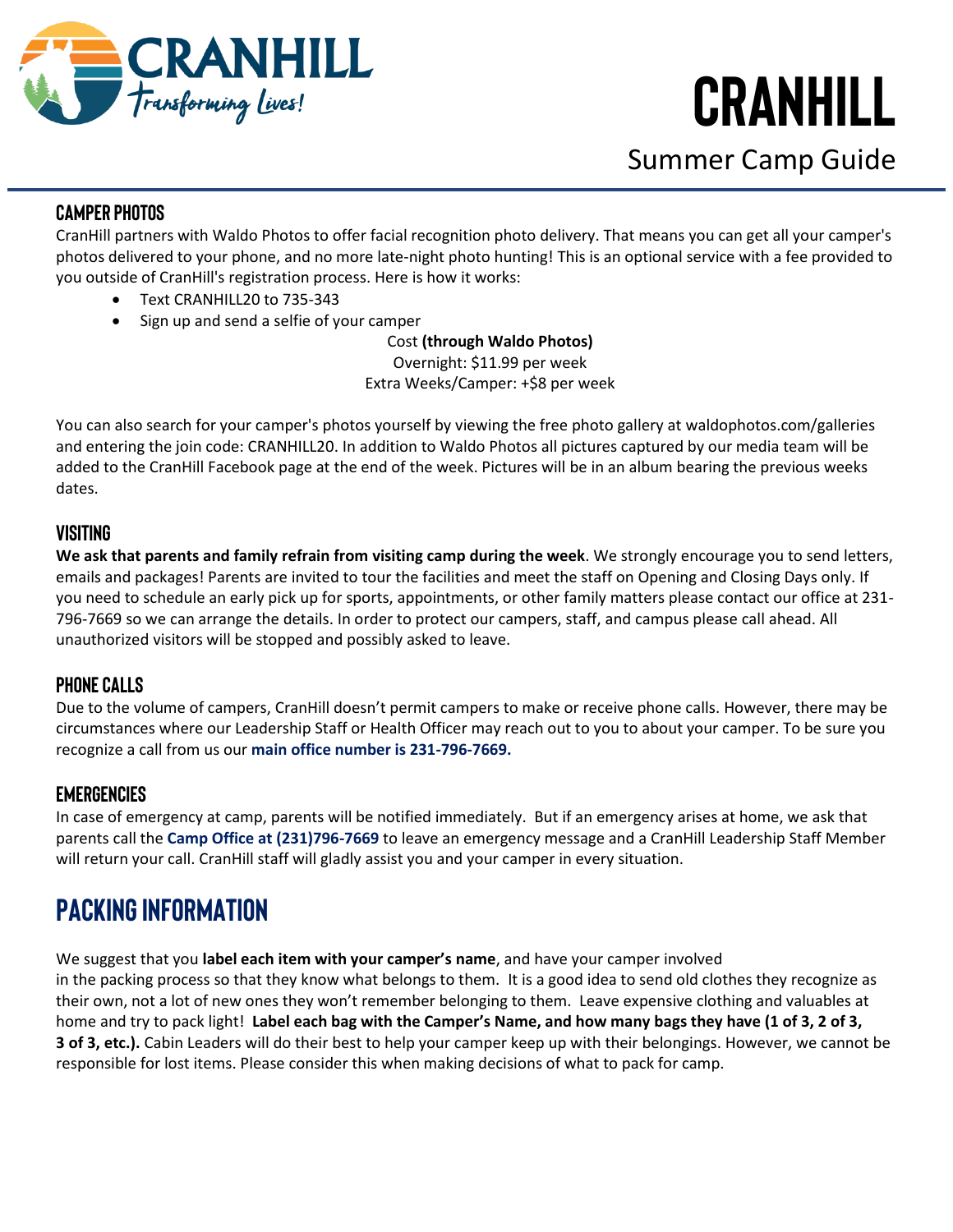

Summer Camp Guide

### **Packing List**

### **Clothing**

- Casual clothing for the outdoors
- Shorts (mid-thigh is minimum length)
- Shirts (no tank tops, spaghetti straps, bare mid-riffs, or open backs)
- Jeans or long pants for horse rides and/or colder weather
- Socks, underwear, etc.
- Swimsuit (Females no mid-riff showing. Males - no speedo's)
- Warm jacket or sweatshirts
- Light rain jacket or poncho
- 2 pairs of shoes (athletic)
- Flip flops or sandals
- Water shoes for river tubing (not flipflops)-*For Fuel and Momentum camp only.*

### **Sleeping**

- Sleeping bag and pillow (Campers sleep in bunk beds)
- If bedwetting is an issue: send sheets and blankets rather than a sleeping bag. **Our Laundry facilities cannot wash sleeping bags.** Also include a spare set so that the bedding can be replaced while being washed.

#### **Personal Items**

- Toothbrush/toothpaste
- Bath towel & washcloth
- Soap/shampoo
- Hairbrush
- Insect repellant/sunscreen
- Deodorant

### **Other**

- Small Backpack/Daypack
- Beach towel
- Bible/Notebook/Pen
- Water Bottle
- Dirty clothes bag

### **Optional**

- Camera
- Flashlight
- Reading material/journal
- Stamps & pre-addressed envelopes

### **Additional Items for Specialty Camps:**

### **Horsemanship Camp**

- Jeans or full-length pants
- Closed-toe, flat sole boots with a low heel. Hiking boots or trainers are not appropriate.

### **Water Sports Camp**

- Campers should bring a 1-piece swimsuit.
- Extra beach towel
- Jackets and ski equipment are provided, but Campers are welcome to bring their own if they have them.

### **Adventure Camps**

• A custom packing list will be provided

**SWIMWEAR GUIDELINES-** Swimwear should provide adequate coverage, fasten securely, and be designed for active wear. Campers wearing inappropriate swimwear will be asked to change.

### **What NOT to Bring**

Cell phones, Video players, Music devices, Computers, Electronic Games, Pets, Fireworks, Money, or Food of any kind "unless part of a special diet" and, any items of value. CranHill is not responsible for lost or damaged items. These items will be confiscated and returned at the end of camp.

**Possession of the following items will be grounds for immediate dismissal from camp:** Intoxicants, tobacco products, marijuana, or drugs, matches or lighters, knives (including pocketknives) or weapons of any kind.

**Note:** because our desire is to provide a safe environment for every camper who visits the Ranch, we reserve the right to search the luggage and/or belongings of individual campers.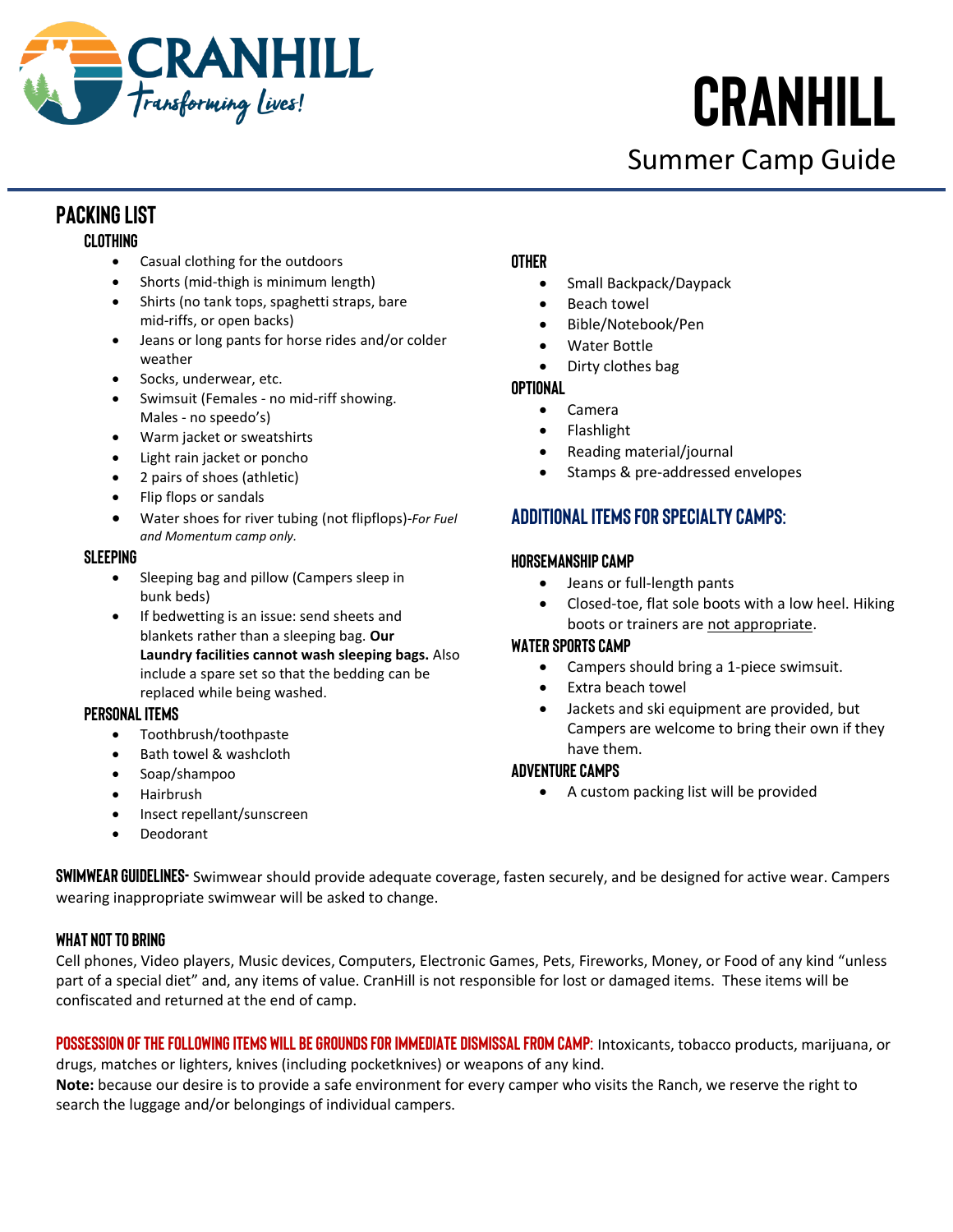

Summer Camp Guide

### **More about Cell Phones & Music Players**

We know that many campers and parents want to try to stay connected during camp. They are amazing pieces of technology that have made entertainment and staying in touch so much easier. Yet, cell phones and music players prove to be VERY problematic and disruptive at camp by drawing campers away from what is happening around them. We want to give all campers a break from "normal" and encourage them to unplug and connect with their Cabin Leaders and cabin mates. We want to encourage all campers to grow in their independence and be immersed in the camp experience free of digital distractions while at CranHill. Any cell phones, music player, or other electronic devices brought to camp will be held by the Program Director or Program Manager until the end of the camp week and then returned.

### **Food & Candy**

Unless part of a special diet outside food and candy are not allowed inside of housing facilities at CranHill. With the increase of significant food allergies in our campers as well as critters and insects searching for food, we ask all campers to avoid bringing any outside food into their cabins. Campers will have time in the Barnstore to purchase snacks and can keep them in their cabin if they are **unopened.** All opened candy and food must be consumed outside of the cabin or discarded before entering housing facilities.

### **Lost & Found**

Parents are urged to label all clothing and personal items with a permanent marker. There will be a lost and found table at the closing ceremony of each camp week and parents are encouraged to check this table as well as their campers' cabin for lost items. If a lost item cannot be located, please fill out a lost and found slip (located at the closing ceremony or the Barnstore) and our staff will seek to locate and return that item to you. We have an excellent record in identifying and returning lost and found items that are labeled. **Parents will be responsible for the cost (Shipping and Handling) of mailing any items home**. Any underwear and socks left at camp are disposed of. At the end of each camping season we hold a yard sale to dispose of any remaining items. Local resale shops will receive any remaining unclaimed and unsold items.

### **DIRECTIONS, ARRIVAL & DEPARTURE INFORMATION**

### **Directions from U.S. 131**

- Take **Exit 139 (Big Rapids) PERRY ST**, also known as **M-20**.
- Take **M-20 EAST** about 2 miles (to the entrance of Ferris State University).
- Turn **LEFT** onto **STATE ST** (following M-20 east). Go 0.7 miles.
- Turn **RIGHT** onto **MAPLE ST** by Family Video (still on M-20 east). Go 0.6 miles.
- Turn RIGHT onto THIRD AVE just past the BP gas station (still on M-20 east). Go 0.2 miles.
- Turn LEFT onto COLBURN ST by the Eastside Party Store. Colburn St becomes 16 MILE RD. Go 3.3 miles.
- Turn **LEFT** onto **160th AVE** (large CranHill sign on corner). Go 1 mile.
- Turn **RIGHT** onto **17 MILE RD** (there is a yield sign at the corner). Go 1.7 miles.
- **E** Turn LEFT into the MAIN ENTRANCE of CranHill by the main sign and Stone House.
- The Main Office will be on the right after you turn in.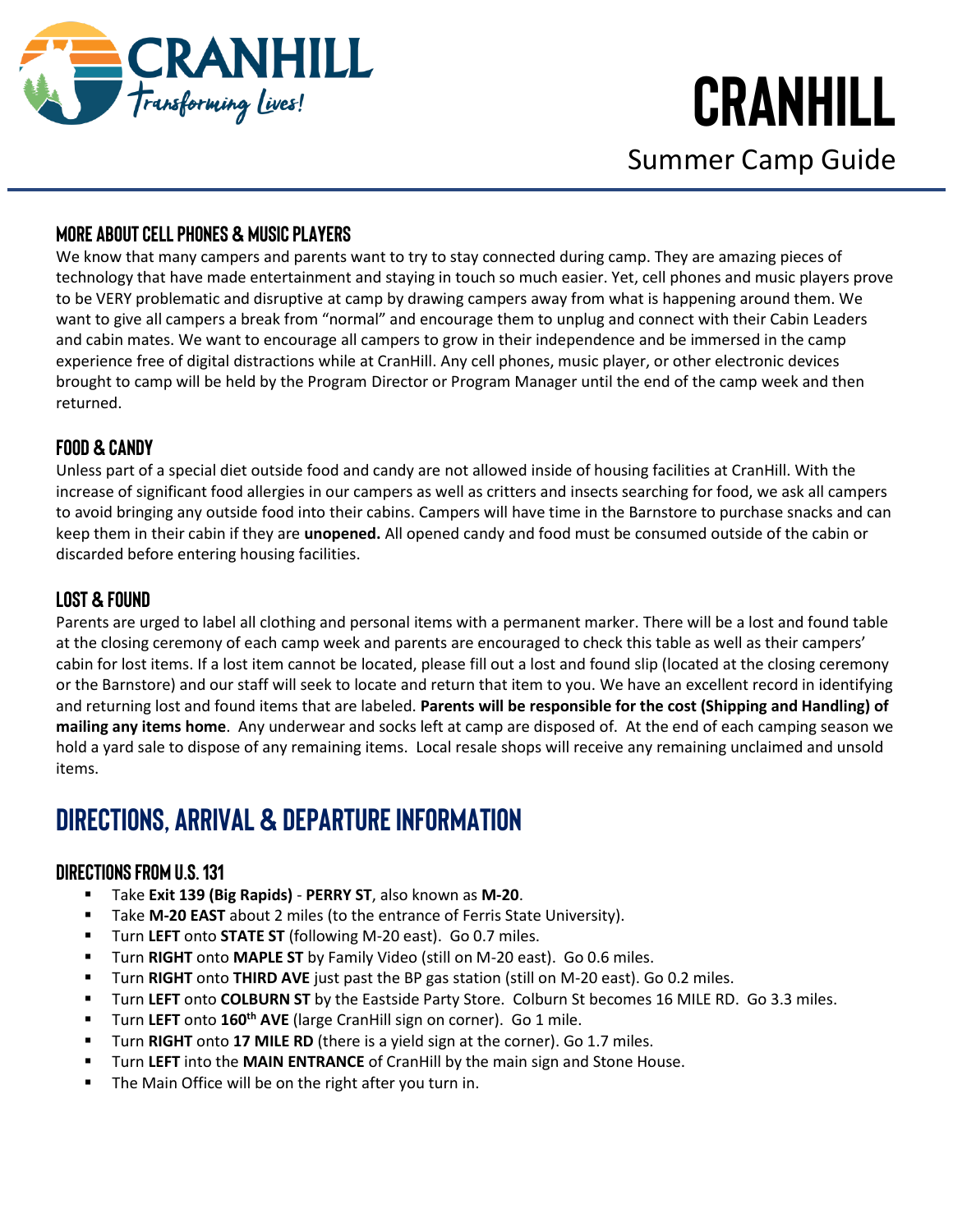

Summer Camp Guide

### **Directions from the East Side of the Michigan**

- From the **M-20 / M-66 intersection**, in the town of Remus, take **M-20 WEST**.
- Follow **M-20 WEST** about 6 miles to the town of Mecosta.
- Continue on M-20 WEST about 8 miles to Rodney. In Rodney, instead of following M-20 to the left toward the Marathon gas station, **GO STRAIGHT** onto **120th AVE**. Go about 2 miles.
- Turn LEFT at the stop sign onto 16 MILE RD. Go 1.5 miles.
- Turn **RIGHT** onto **135th AVE**. Go 1 mile.
- Turn LEFT onto 17 MILE RD. Go 1 mile.
- **THE TURE ATTE:** Turn **RIGHT** into the **MAIN ENTRANCE** of CranHill by the main sign and Stone House.
- The Main Office will be on the right after you turn in.

### **Arrival**

**Opening day:** Sunday 4:00PM- 5:00PM (Please do not arrive before 3:30PM)

*\* Opening day times may vary for some of our programs like Ignite partial weeks, Adventure Camps, and the Ranch Hand Program. You will receive alternate information regarding those camps.*

Opening Day is an exciting time for everyone! When you arrive, you will be greeted by a staff member at the main entrance of camp who will give you a flyer that will guide you through our registration process. You will then be directed to our Saddle Ridge Parking lot, where you will park, drop off your campers luggage, and then walk to our Saddle Ridge Pavilion where our registration tables will be located and the check- in process will begin promptly at 4:00 P.M. For campers with medication our Health Officer will have a table set up at registration and all camper medication (both prescription and over the counter) will need to be checked-in to the health officer. **Please see the medication section below for more detailed information**. Cabin Assignments will also be provided upon check in and your cabin leader will be waiting in your cabin to meet and welcome you to camp!

Once you arrive at your camper's cabin you will find that their luggage has been dropped off on the porch for you. After you have met the cabin leader you can move in camper luggage and select a bunk for them. The cabin leader will be introducing your camper to other members of the cabin during this time and helping everyone get to know each other. At 5:00 PM parents are invited to join all campers at our opening ceremony for the week located in the tent outside the Lodge parking lot (Just north of where you parked at Saddle Ridge). The opening ceremony is a great way to get a general overview of the week and get your questions answered by one of our Directors. At the conclusion of the opening ceremony we will give all parents the opportunity to give their campers a hug and to say goodbye.

On Opening Day, the Barnstore (camp store) will not be open, but we will have a camp store table located at registration to answer any questions regarding your camper's store account. Money can be placed in a store account at registration or in advance via your UltraCamp account for campers to utilize throughout the week. **Adding money to your store account in advance will save you time on registration day**. Camp gear will be available to purchase in the Barnstore on closing day.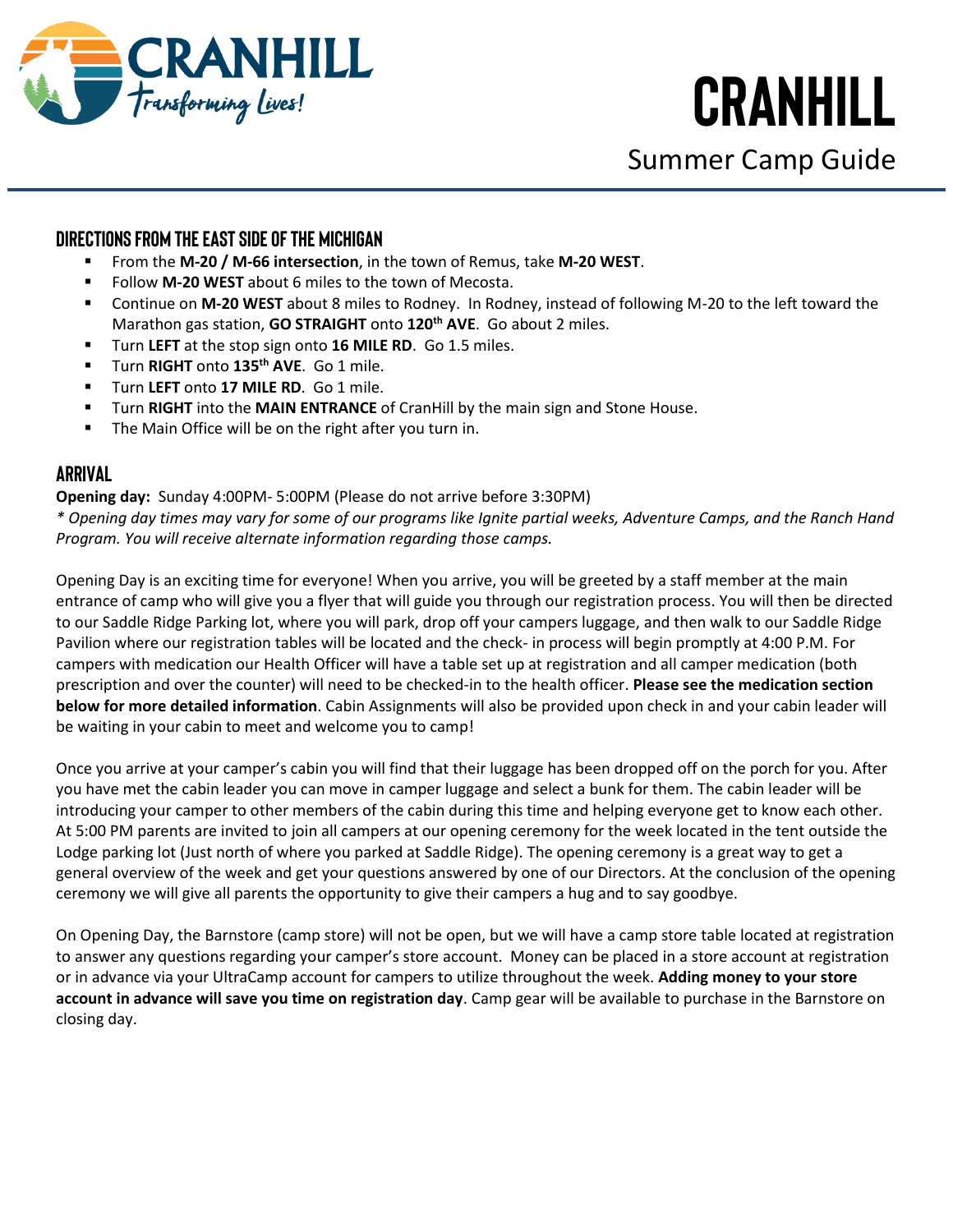

Summer Camp Guide

### **Departure**

**Closing day:** Friday 2:00 PM-3:00 PM (Please do not arrive before 1:30 PM) *\*Closing day times may vary for some of our programs like Ignite partial week, Adventure Camps and the Ranch Hand Program. You will receive alternate information regarding those camps.*

There will be a short closing program that begins at 2:00PM on Friday afternoon in The Tent that will wrap up the camp week before picking up your camper. Campers will have had lunch and will be packed and ready to go before the ceremony begins. When parents arrive, every person entering the grounds on the day of check-out must be checked by designated camp staff to determine if they are authorized to pick up campers**. Camp staff will check the picture ID of each person and if they are approved to pick** up a camper, they will be given a sticker containing the camper's name, cabin, and cabin leader. The approved parent, guardian, or representative will take their sticker and give it to the camper's Cabin Leader following the camp closing ceremony. The check-out sticker is the sign that the person is approved to pick-up a camper or campers. **No camper will be released without a sticker given to the appropriate Cabin Leader**. If a person does not have an approved sticker, the individual(s) will be accompanied back to the check-out tent to acquire the sticker or to contact an approved parent or guardian to obtain permission to pick up a camper or campers.

After the closing ceremony cabins will be dismissed to group up around the outside of the tent in preparation for pick up. After final instructions, parents will be released to pick up their campers. Please give your authorization sticker to your campers Cabin Leader. **No camper will be released without a sticker given to the appropriate Cabin Leader**. Once you have your camper you are welcome to head back to their cabin to pick up their belongings and walk them to the parking lot, but before leaving the tent please be sure to visit the Health Officer table in the Tent to pick up leftover medication as well as check the lost and found table. On your way out be sure to stop by our Barnstore to grab leftover money from your camper's account and grab a T-shirt and ice cream for the road.

For our Horsemanship Campers there is a closing "showdeo" down in our horse arena that parents are invited to attend so campers can show off what they learned during the week.

### **Adding People To the Authorized Pick Up List**

You can add people to your campers authorized pick up list at any time before the day of check-out. We encourage parents to add as many family and friends to their authorized pick up list in the event they are not able to arrive at camp to pick up their camper. **If a person comes to pick up a camper and is not on the authorized list, campers will not be released to them until we speak to the primary parent or guardian on the campers UltraCamp Account.** Here is how you can add people to your authorized pick up list:

- 1. Log in to your UltraCamp Account.
- 2. On your account homepage click on the "Pickup Authorization" tab.
- 3. Click on "Add/Edit Pickup Authorization".
- 4. Click "Add" and enter the contact information of the person(s) you are adding to your authorized list.
- 5. Select "Save" and the added person(s) will now appear on your authorized pick list for your camper.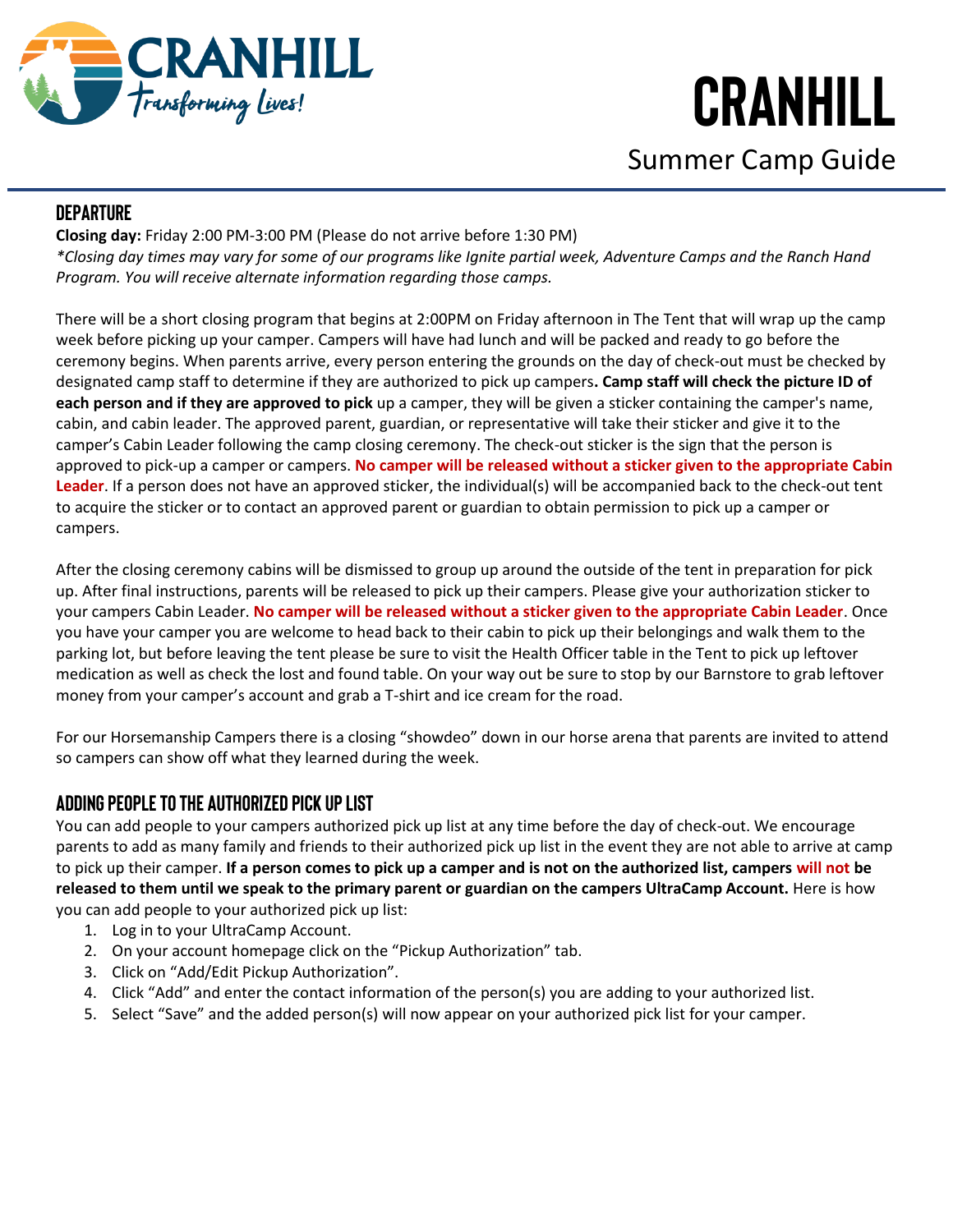

Summer Camp Guide

## **HEALTH, MEDICATIONS, & FOOD SERVICE**

### **The Infirmary**

Campers who are not feeling well during camp can tell their Cabin Leader who can contact our Health Officer or can take campers to visit the Infirmary at any time. The Infirmary is staffed by our Health Officer who has met all the State of Michigan's guidelines and is onsite 24 hours a day. In case of emergencies a doctor is always on call.

We will contact parents should an emergency arise or if one of the following criteria are met:

- 1. A camper has a health-related concern.
- 2. A camper has a temperature of 100 degree or higher.
- 3. A camper spends more than four hours in the Infirmary.
- 4. A camper needs to go to the hospital.

Cabin Leaders check in with campers daily and remind them of the importance of staying hydrated, utilizing sunscreen and bug spray and they are available to help campers with any health-related concerns that might arise.

### **Health Form**

We are required by the State of Michigan to have a health form on file for each camper. Parents can complete the online Health Form by logging in to their online UltraCamp account and looking under the "Forms" tab. **Health forms should be complete before arriving to camp.**

### **Medications**

All camper and Cabin Leader medications must be turned in to the Health Officer. Camper medications **must be in the original container with dosage and frequency clearly marked**. Camper's medications shall be turned in during registration. All medications should match those listed on the campers' Health Form. If a Health Form was not completed prior to registration parents will be asked to complete a paper Health Form before turning in any medication. You can save a great deal of time at registration by having the Health Form completed BEFORE arriving to camp. All medications will be distributed by the Health Officer, or other qualified personnel under the direction of the Health Officer. A written record of medication administration shall be kept for each camper with prescription medications. The Health Officer is responsible for keeping all medications under locked storage (unless the prescription indicates otherwise) and the Health Officer is on call 24 hours each day while camp is in session.

### **Behavioral Medications**

We want your camper to be successful at camp. While we think of camp being a fun and relaxing time, it's important to remember that campers are learning new skills, having lots of new social interactions, and need to concentrate on instructions from cabin leaders, not only in the cabin but during activities as well. **We are requiring all campers who normally take psychotropic medications and are in long-term psychotropic therapy to not have elective interruption of their medicines while at camp (aka Med Holiday)**.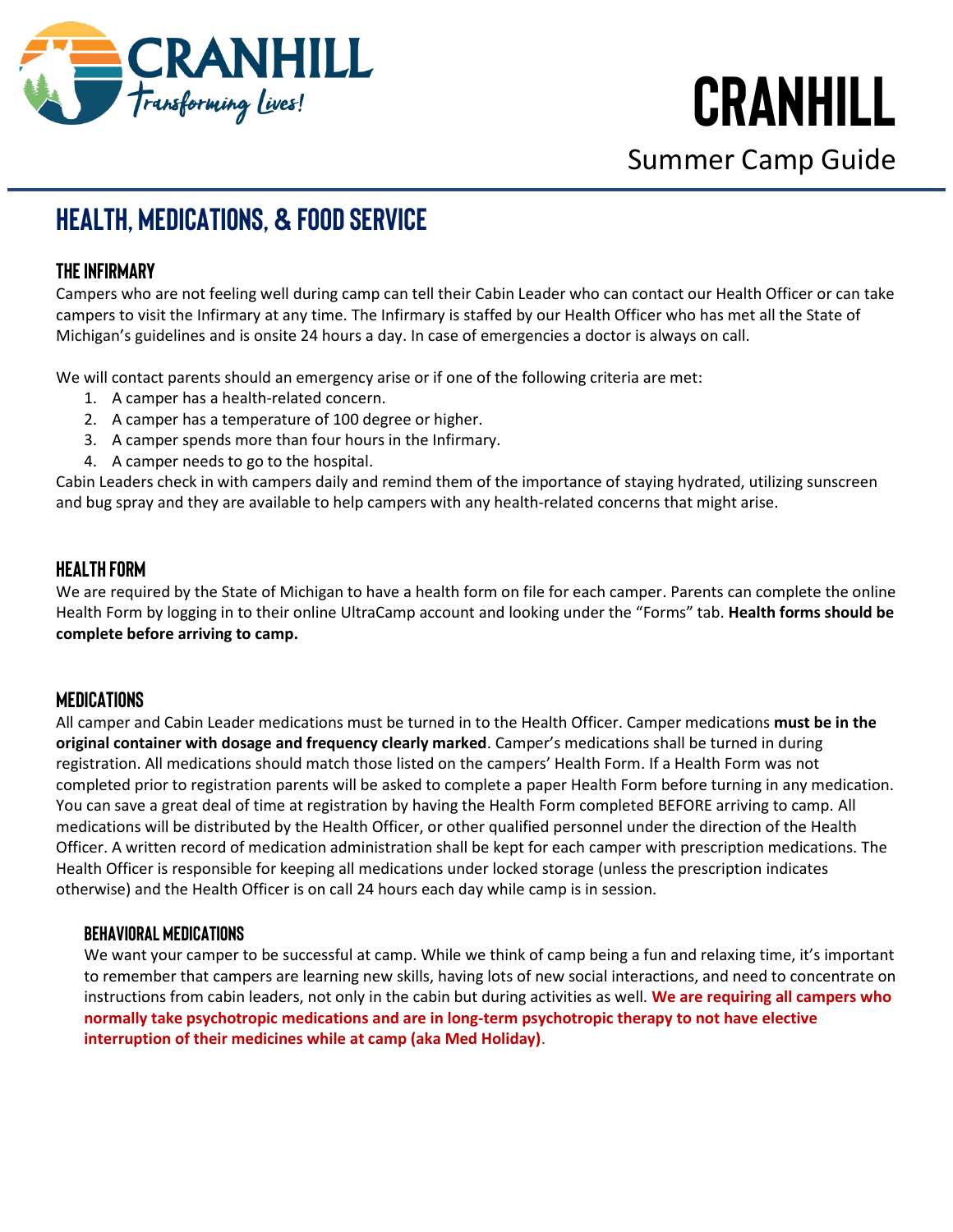

Summer Camp Guide

### **Illness Policy**

It is our policy to ask all parents to keep home any camper who exhibits any of the following symptoms: diarrhea, sever coughing, difficult or rapid breathing, yellowish skin or eyes, pinkeye/conjunctivitis, vomiting, contagious rashes, unidentifiable rashes, fever (over 100 degrees orally or 101 degrees rectally) and head lice or nits. Accordingly, we reserve the right to contact a parent or emergency contact to have the child picked up if he/she exhibits any of these symptoms. We also utilize a "24-hour fever free policy." This policy mandates that any child sent home with a fever (see above) cannot be readmitted to camp within 24 hours.

Please understand that these policies exist to protect your children. We thank you for your cooperation in this area. Campers who are sick and are potentially contagious will need to leave camp in order to help us ensure the health and safety of our camp community. If you have any questions regarding the health of your child before coming to camp, please feel free to contact the Program Director at 231-796-7669 or email [programdirector@cranhillranch.com.](mailto:programdirector@cranhillranch.com)

### **Health Assessments**

We are required by the State of Michigan to screen all campers for good health prior to admission to camp. We request that no campers come to camp ill or with any contagious conditions. Campers need to be fever free for 24 hours without taking fever reducing medicine. In addition, if a camper has lice within the last seven days, the camper may be allowed to attend camp with proof of certification from a licensed lice treatment facility approved by CranHill as well a negative screening from our health team. Campers who are sick and are potentially contagious will need to leave camp in order to help us ensure the health and safety of our camp community. If you have any questions regarding the health of your child before coming to camp, please feel free to contact the Program Director at 231-796-7669 or email [programdirector@cranhillranch.com.](mailto:programdirector@cranhillranch.com)

### **Meals**

Nutritious meals are prepared under careful supervision of our trained food service staff to satisfy the appetites of campers. Fresh fruit, vegetables, and other healthy options are offered daily. A salad bar is offered during lunch and dinner meals. At mealtime, as well as with all other camp activities, Cabin Leaders guide campers toward healthy and appropriate choices. Please indicate food allergies and any other special dietary needs on the Camper Health Form. The more information we know ahead of time, the better we can serve your camper. **Please feel free to email any food allergies and/or dietary concerns to our Food Service Manager at [Foodservice@cranhillranch.com](mailto:Foodservice@cranhillranch.com)**

## **LIFE AT CRANHILL**

### **Sample Daily Schedule**

| 6:45AM  | Wake Up                  | 3:00PM | Store                          |
|---------|--------------------------|--------|--------------------------------|
| 8:00 AM | <b>Breakfast</b>         | 3:30PM | Activity D                     |
| 8:30 AM | <b>Morning Devotions</b> | 4:30PM | <b>Activity E</b>              |
| 9:00 AM | Activity A               | 5:30PM | Dinner                         |
| 10:00AM | Activity B               | 6:15PM | Cabin Bible Study (RAP Groups) |
| 11:00AM | Activity C               | 7:00PM | Game Time                      |
| 12:00PM | Lunch                    | 8:00PM | Chapel                         |
| 12:30PM | <b>Rest Time</b>         | 9:00PM | Mail                           |
| 1:15PM  | Waterfront/Cabin Time    | 9:30PM | In Cabins                      |
|         |                          |        |                                |

*This is just a sample schedule and it is subject to change based on different age levels and specialty camps.*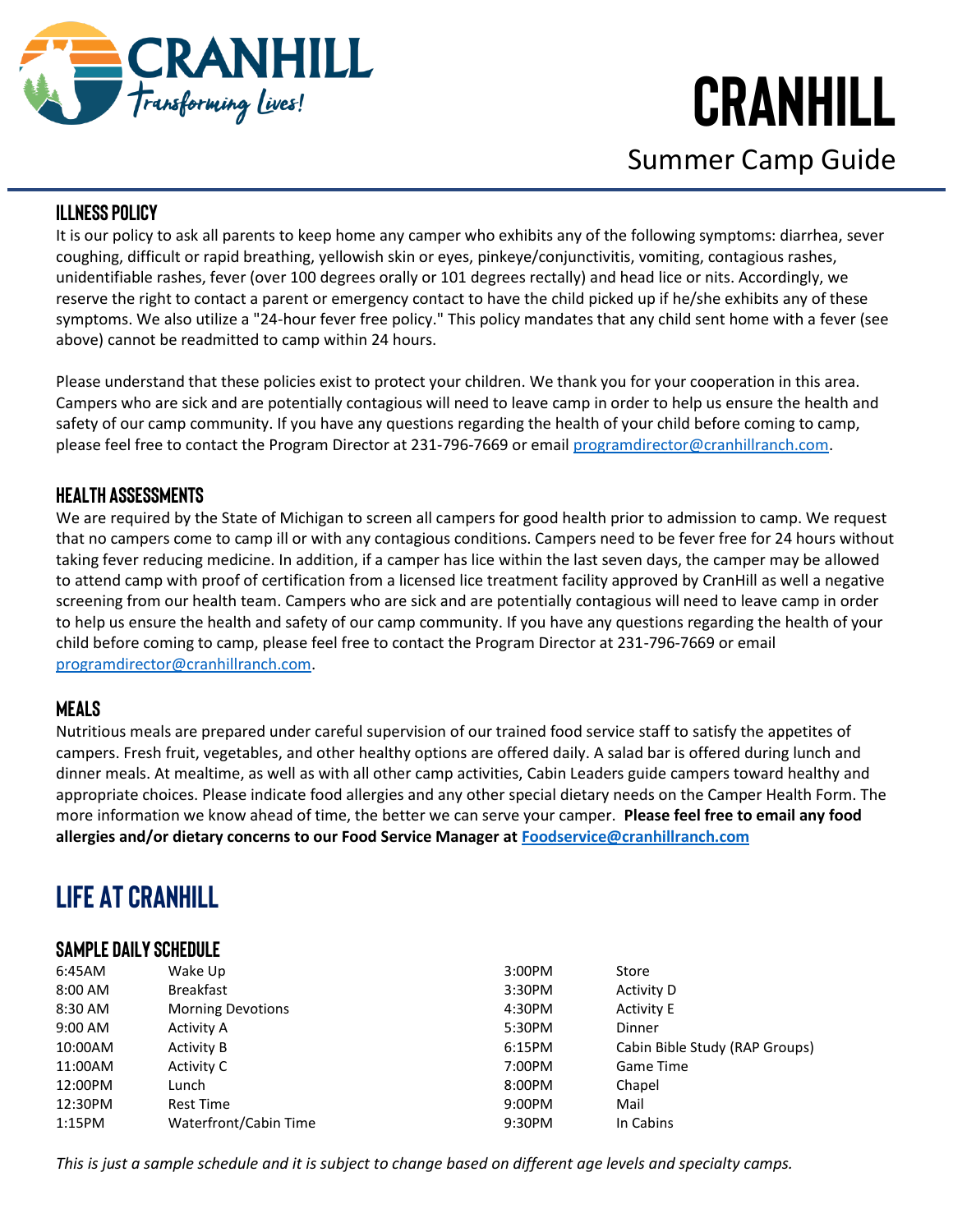

Summer Camp Guide

### **Activities**

We value the cabin group dynamic at CranHill and so we schedule activities for cabins to enjoy together. Activities offered vary based on age level and specialty camps, but campers will have opportunities to climb our rock wall, explore the aqua park, try their hand at target sports, ride horses, create a tie-dye t-shirt, and much more! During the afternoon our Cabin Time allows campers to choose activities that sound interesting, and those activities change daily to offer a unique experience for each cabin and each camper. Some activities, such as Lake Tubing or Trail Rides *(For Fuel and Momentum Camps only and included with Horsemanship Camp)* carry an added cost to participate and can be signed up for in your UltraCamp account before arriving at camp.

### **Money & Camp Store**

Campers do not carry cash! Money can be deposited into their Barnstore accounts before camp (via UltraCamp) or parents can add money at registration before dropping campers off in their cabins. Camper nametags include a unique barcode linked to their store account which allows them to purchase items. Lose a nametag? Don't worry, our store staff can find your account using campers' last names. This system allows campers not to have to carry cash, eliminates the possibility of theft, and simplifies the process for our store. Campers may purchase store items or donate to our camper scholarship fund from their account. You can add to your camper's store money account during the week through your UltraCamp account, via phone, or with a check.

### **Birthdays**

Many Campers celebrate their birthday while they are at CranHill! Just let us know at registration and on the camper's birthday, they are recognized and sung to in front of the entire camp at either lunch or dinner. If you want to leave items with our staff to help celebrate your camper's big day, please leave only non-food items to help us avoid any possible food allergies.

### **Laundry**

Laundry facilities are not available for camper use at CranHill. In case of an emergency, we will certainly work to meet campers needs.

### **Discipline**

Camp rules are designed to enhance the happiness and safety of all campers. A leadership staff member will contact parents to let them know if there is a significant or on-going behavioral problem. Children who do not demonstrate appropriate behavior, in the judgement of the Directors, will be sent home. **Early dismissal from camp will not warrant the refund of fees.**